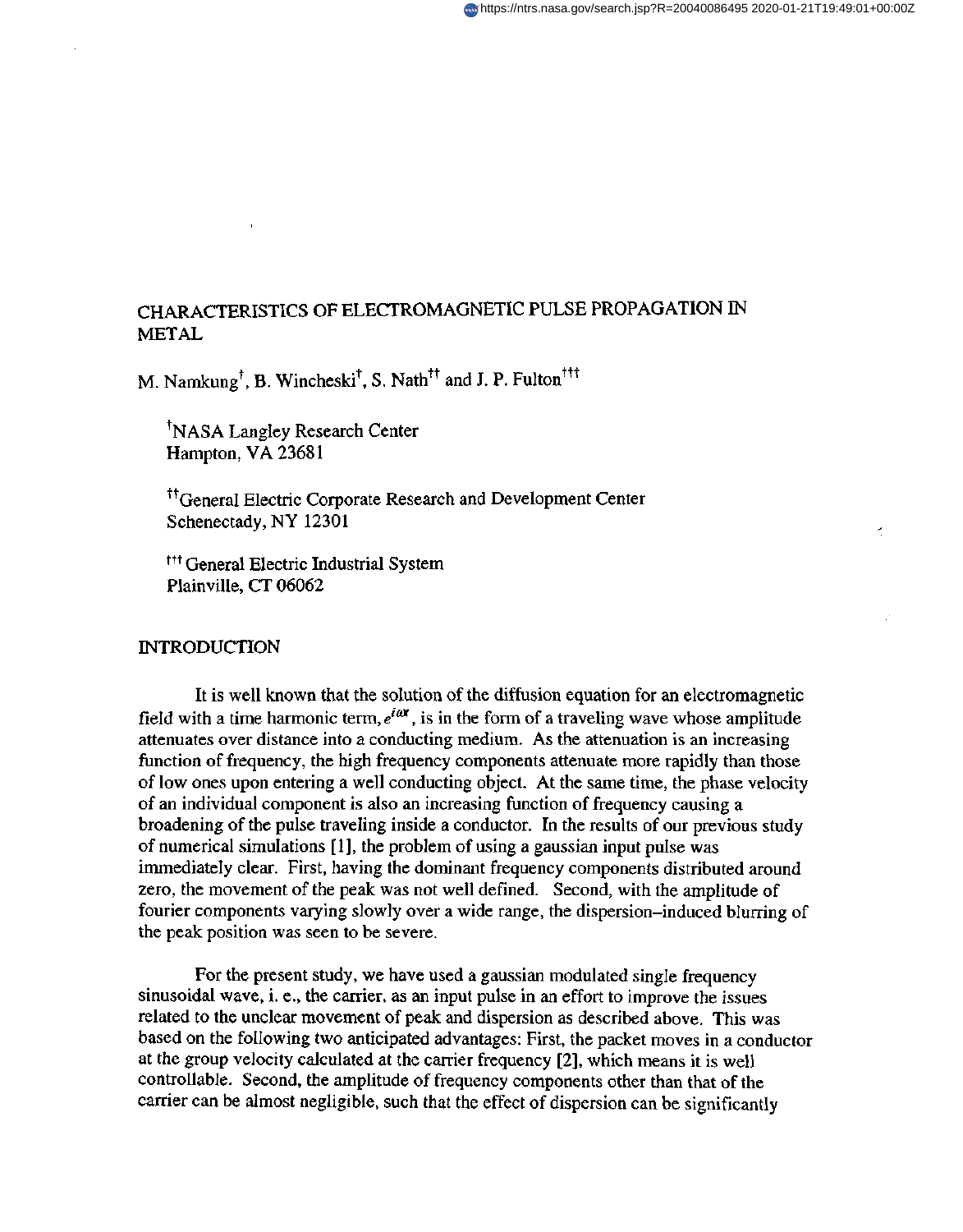reduced. **A** series of experiments of transmitting electromagnetic pulses through aluminum plates of various thickness was performed to test the validity of the above points. The results of numerical simulation based on wave propagation are discussed with respect to the experimental results. Finally, a simple simulation was performed based on diffusion of a continuous sine wave input and the results are compared with those of a single frequency sinusoidal wave observed over time at difference locations inside a conductor.

## NUMERICAL SIMULATION BASED ON WAVE PROPAGATION

The input pulse used was a gaussian modulated cosine wave of the following expression:

$$
\psi(z=0,t) = \psi_o e^{-t^2/L^2} \cos \omega_o t \tag{1}
$$

The general solution can be constructed by performing the following integral:

$$
\psi(z,t) = \int_{-\infty}^{\infty} A(\omega)e^{i(\omega t - z/\delta)}e^{-z/\delta}d\omega
$$

 $1-\tilde{r}_{\text{net}}$  $\psi(z,t) = \int_{-\infty}^{\infty} A(\omega)e^{i(\omega t - z/\delta)}e^{-z/\delta}d\omega$ <br>where  $A(\omega) = \frac{1}{\sqrt{2\pi}}\int_{-\infty}^{\infty} \psi(z,0)e^{-i\omega t}dt$  is the weighting factor of individual frequency

,  $\sigma$  is the electrical conductivity and  $\mu$  is the magnetic permeability. The full expression is then obtained to be

$$
\psi(z,t) = \frac{L}{2} \int_{-\infty}^{\infty} e^{-z/\delta} \left[e^{-L^2(\omega - \omega_o)/2} - e^{-L^2(\omega + \omega_o)/2}\right] \cdot \cos(\omega t - z/\delta) d\omega \qquad (2).
$$

Using  $\sigma = 1.73 \times 10^7$ Siemens/meter for aluminum 2024 alloy and  $\mu = 4\pi \times 10^{-7}$ Weber/Amp-meter, the solution  $\psi(z, t)$  was obtained by numerical integration. The complete solution can be represented as a field distribution over time at given locations or that over distance at given times.

[Fig. 1](#page-2-0) shows the field distribution over time at  $z = 0$  for the gaussian wave packets with carrier frequencies of 0.5 and 1 kHz. The distribution for two different frequencies at  $z = 5$  mm is shown in Fig. 2. The phase velocity of a single frequency component is proportional to  $\left(2\omega_{\text{opt}}\right)^{1/2}$ . Hence, the delay time for detecting the peak at a given location inside the conductor, which in this case is aluminum 2024 filling one half of the infinite space, should be proporti location inside the conductor, which in this case is aluminum 2024 filling one half of the metallic conductor can be found in Ref. **3.** 

In Fig. 2 it is shown that the main peak of a 1 kHz packet appears at  $z = 10$  mm earlier than the peak of 0.5 **kHz** does. It is also seen that there is no noticeable dispersion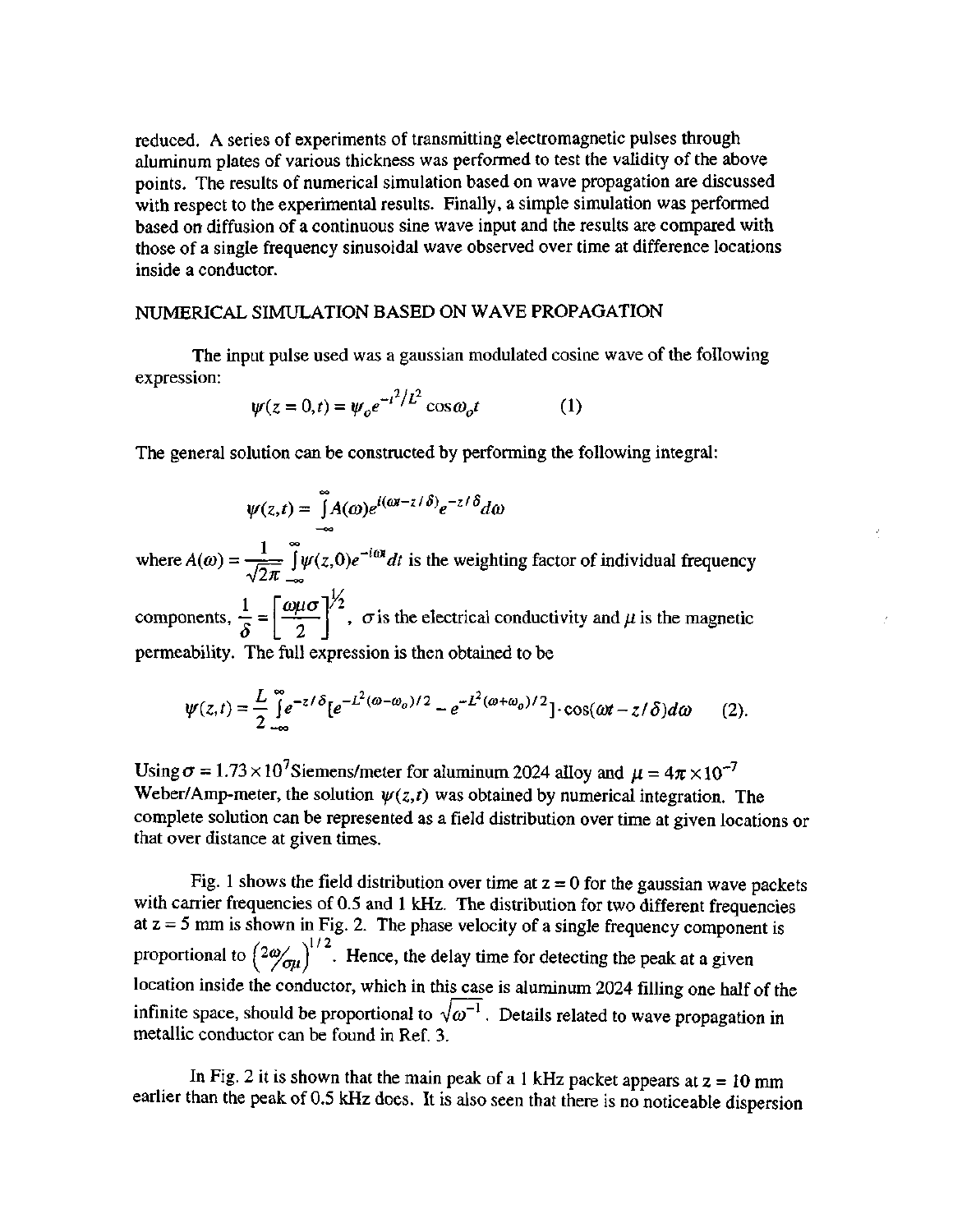<span id="page-2-0"></span>

Fig. 1. The field amplitude distribution over time at  $z = 0$  for tone burst signals of 0.5 **kHz** (a) and 1 **kHz** (b).



Ķ

Fig. 2. The field amplitude distribution over time at  $z = 10$  mm for tone burst signals of 0.5 **kHz** (a) and 1 **kHz** (b).

of the packet after advancing 10 mm in aluminum. Such findings from the results of the simulation are consistent with the original expectation.

#### EXPERIMENT AND RESULTS

A simple experiment was performed to test the validity of the solution obtained by integrating equation **(2).** The experimental setup consisted of a drive coil and a giant magnetoresistance (GMR) sensor. The advantage of using a GMR sensor is that it measures the field amplitude rather than the time rate of change in field amplitude. Therefore, the use of a GMR sensor enables measurements at very low frequency such as *0.5* **kHz** or even lower. **A** function generator providing tone burst signals was used to activate the drive coil. A set of aluminum plates with a cross-sectional area of 30 x 30 cm<sup>2</sup> were used to simulate the varying thickness of conducting plate. The signals were sensed at the opposite side of the plates with respect to the drive coil. Fig. 3 shows two waveforms; one taken without a sample and the other taken with a 0.813 mm thick aluminum sample placed between the drive coil and the GMR sensor. The time delay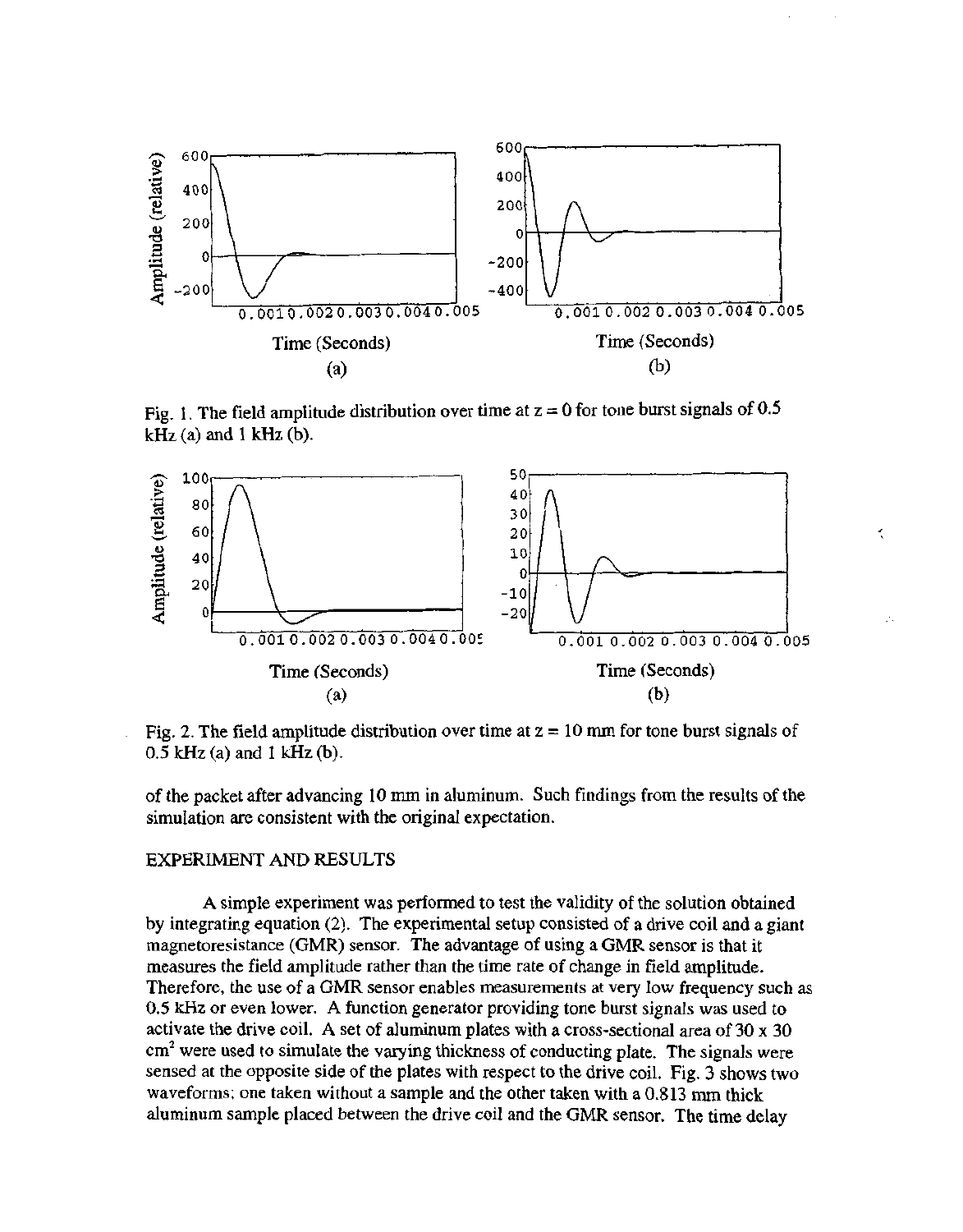due to the presence of the metallic specimen was measured as the difference between the locations of the first zero crossings observed with and without the specimen.

Fig. 4 (a) shows the time delay as a function of composite thickness of aluminum plates for two difference carrier frequencies of tone burst signals, i. e., 0.5 and 1 **kHz.** It is interesting to note that all the aluminum plates used, except one, were coated with an Alcad layer which has a conductivity that is considerably higher than that of typical aluminum alloys. Whenever the uncoated aluminum plate was used to form a desired thickness, the delay time dropped as seen at 3.58 and 4.83 mm. Fig. 4 (b) shows the frequency dependence of time delay through 1.016 and 2.032 mm thick aluminum plates.

#### DISCUSSION

According to the phase velocity of a single component given in the previous section, if the field propagates as a traveling wave, the delay time of a 0.5 **kHz** tone burst should be longer than that of a 1 kHz tone burst by a factor of  $\sqrt{2}$  at any plate thickness. The results of Fig. 4 (a) do not provide strong evidence for this. Also, the results in Fig. 4 (b) do not show the frequency dependence of  $f^{-\frac{1}{2}}$  as expected from the phase velocity of a traveling tone burst. Hence, one can say that the results follow the overall trend which is consistent with the prediction based on wave propagation but the agreement is insufficient to clearly support the validity. Of course, the presence of the Alclad coating will add more complication to this. Nevertheless, as will be shown later, the exact functional form is not a significant issue.

Assuming that the field variation is based on wave propagation, one can calculate the characteristic impedance in aluminum as



Fig. 3. Magnetic field distribution over time as detected by a GMR sensor with (a) only an air gap and (b) 0.8 12 mm thick aluminum sample placed between the drive coil and sensor.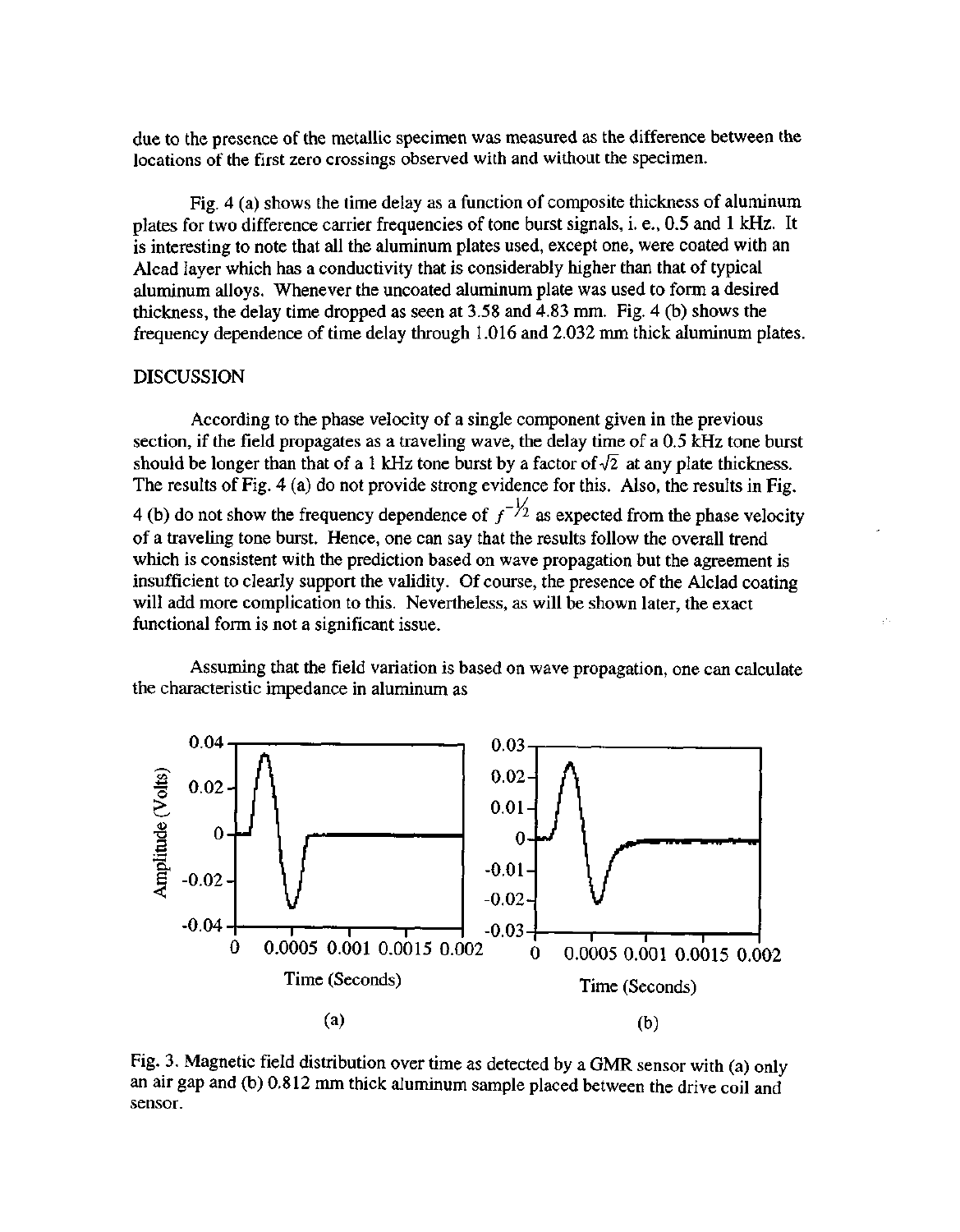

Fig. 4. (a). The delay time as a function of aluminum plate thickness for two carrier frequencies and (b). the delay time as a function of frequency for two different aluminum plate thickness for two plate thickness;  $1.02~mm$  (circle) and  $2.04~mm$  (square).

$$
|Z| = \left|\frac{E}{H}\right| = \left|\frac{\omega \mu}{\sigma}\right|^{1/2} = \left(\frac{2\pi \times 10^3 \times 4\pi \times 10^{-7}}{1.73 \times 10^7}\right)^{1/2} = 2.14 \times 10^{-5} \Omega
$$

y.

at 1 **kHz.** When compared with the characteristic impedance in vacuum, which is well approximated as to be that in air **[3],** 

$$
Z = \left(\frac{\mu_o}{\varepsilon_o}\right)^{1/2} = 377\Omega,
$$

it is clear that there exists an enormous impedance mismatch at the air/aluminum interface. Such a vast difference in the characteristic impedance will certainly cause almost complete reflection of waves at the interface, and, in principle, it should not be possible to transmit even a minute amount of field energy in a metallic conductor. Nevertheless, the experiments proved that the field energy transmits very well and there was no indication of any reflection at interfaces.

**As** given in the previous section, the wavelength is 3.4 and 2.4 cm at 0.5 and 1 **kHz,** respectively. These wavelengths are far larger than the thickness of the aluminum plates used in this experiment and the spatial variation of field amplitude within the plate can be neglected, leaving only the time dependent phase factor, *eiw* , effective. Under such condition, the traveling wave characteristics are lost and the complete absence of reflection at the interfaces is explainable, and the experiment does not invalidate the nature of wave propagation. Such an unclearness provided a reason to investigate the properties of diffusing fields, the details of which are given in the following section.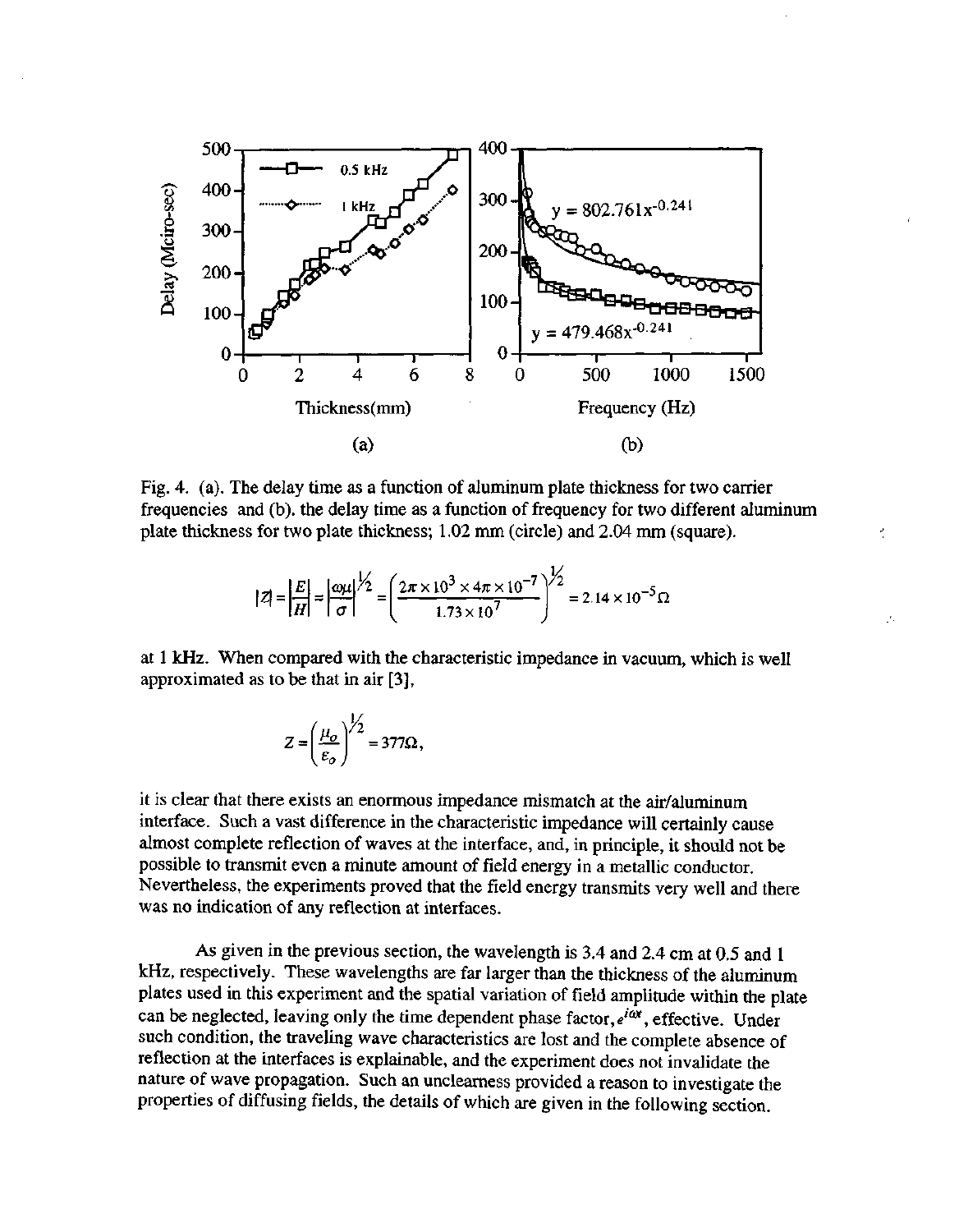## NUMERICAL SIMULATION BASED ON DIFFUSION

As the experimental results of the previous section neither prove nor disprove the validity of the wave characteristics of electromagnetic tone bursts penetrating aluminum plates, it is appropriate to investigate the characteristics of diffusing fields. **A** numerical simulation was, hence, performed and the details are given in this section. The appropriate mathematical expression for this is found in Ref. **4** as follows:

$$
\psi(z,t) = \int_{0}^{t} \frac{z}{\sqrt{4\pi a^{2}(t-\tau)}^{2}} e^{-\frac{z^{2}}{4a^{2}(t-\tau)}} \nu(\tau) d\tau
$$
(3)

where  $a = \frac{1}{\sqrt{\sigma \mu}}$ . The external disturbance occurs over time  $\tau$  and the upper limit of the integral is to ensure that only the disturbance which has occurred up to a given time t influences the event observed at that time.

For the sake of simplicity and clarity in comparing the results based on the wave propagation and diffusion mechanism, the disturbance,  $v(t)$ , is chosen to be a continuous function of time, i. e.,  $\sin \omega_o t$ . The results for 0.5 and 1 kHz are presented in Fig. 5 as the field distribution over time at various locations inside an aluminum alloy 2024 filling one half infinite space. It can be clearly seen in both cases that it takes finite time for the field distribution to reach the steady state at a given location inside the metal. It is also interesting to notice that the field amplitude seen at a location is lower at 1 **kHz** compared to 0.5 **kHz** showing that a slowly varying field penetrates deeper into a conducting medium. This is exactly the same phenomenon as the temperature change under the

P.



Fig. 5. Amplitude distribution of oscillating diffusing field over time observed at various locations (z = **3,5,8,10** and 15 mm in aluminum) for (a) 0.5 kHz and (b) 1 **kHz.** The field amplitude decreases sequentially from that observed at z = **3** mm to that observed at  $z = 15$  mm.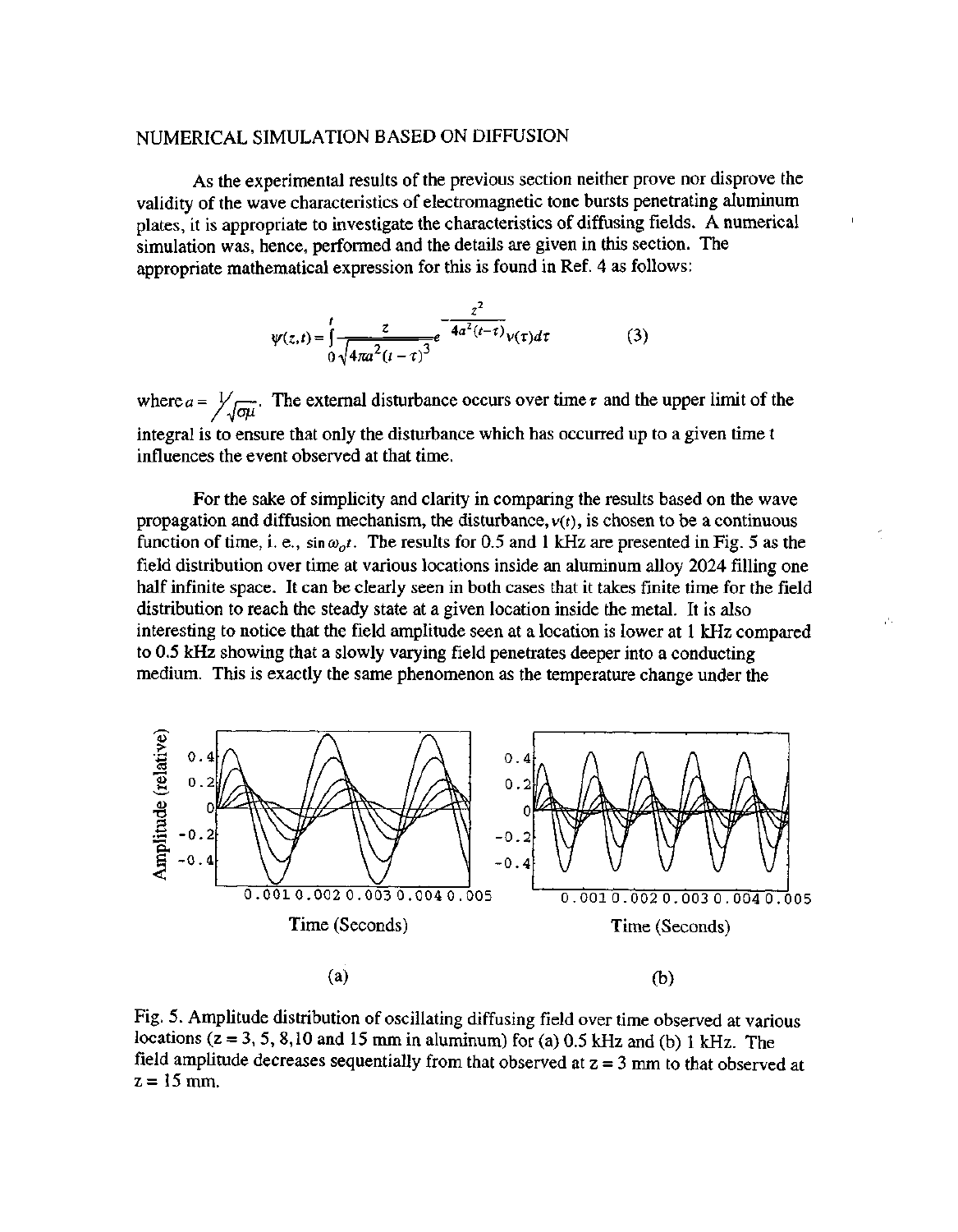earth's surface which reflects the seasonal variation rather than the daily fluctuation. In addition, the field amplitude apparently is a decreasing function of distance into the metal. Nevertheless, such a frequency and travel distance dependence of field amplitude is similar to what is expected from traveling wave propagating into a conductor. Fig. 6 shows the field distribution of single frequency waves of 0.5 and 1 **kHz** over time at the same locations of Fig. 5.

Clearly, with the only exception of the diffusing field at the initial stage, these two results are identical. On one hand, one may feel that it is remarkable to obtain such identical results using two different approaches. On the other hand, one can see that it is not surprising at all to obtain the same time and spatial dependence of the field inside a conductor for the two approaches since they are merely based on different interpretation of a single equation.

### **CONCLUSION**

The present study proves experimentally that it is possible to transmit electromagnetic tone burst of 0.5 and 1 kHz through a bulk aluminum plate several millimeters thick. The arrival time and shape of the tone burst signal transmitted through aluminum plates are seen to be consistent with what is predicted from the damped traveling wave. It is, however, clear that there exist no useful traveling wave characteristics since the field inside an aluminum plate is almost static in nature and the large impedance mismatch at interface is meaningless. The most notable accomplishment of the present study is the discovery of the identical behavior of damped traveling wave and the oscillating diffused field.



Fig. *6.* Amplitude distribution of monochromatic traveling wave over time observed at various locations  $(z = 3, 5, 8, 10 \text{ and } 15 \text{ mm in aluminum})$  for (a) 0.5 kHz and (b) 1 kHz. As in Fig. 6, the field amplitude decreases sequentially from that observed at  $z = 3$  mm to that observed at  $z = 15$  mm.